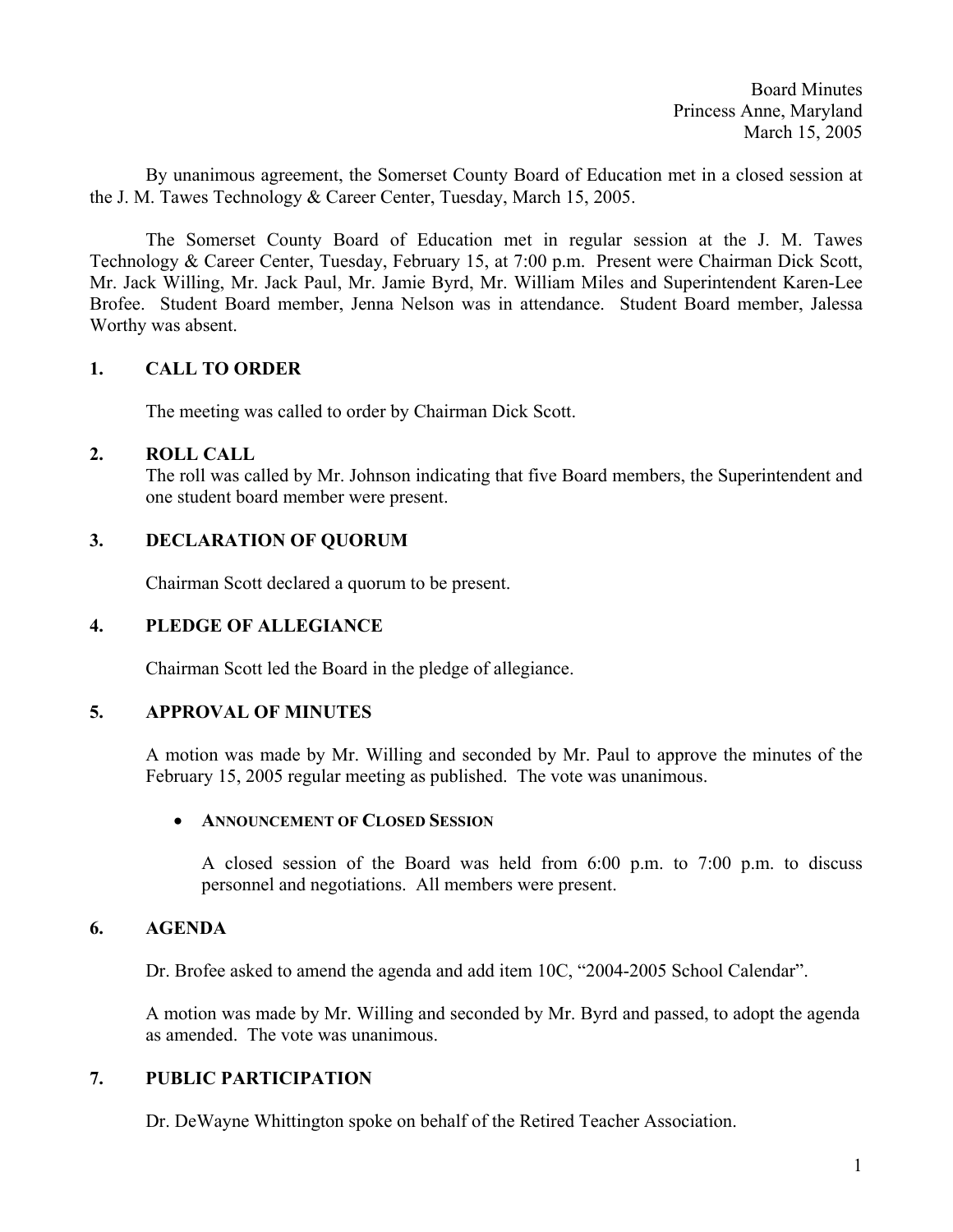# **Board Minutes – March 15, 2005**

# **8. STUDENT BOARD MEMBER REPORT**

Miss Jenna Nelson gave her student board report. Chairman Scott thanked her for her report.

It was also noted that on April  $7<sup>th</sup>$  the National Honor Society Induction Ceremony will be held at WHS.

# **9. SCHOOL REPORT: GREENWOOD ELEMENTARY SCHOOL**

Mrs. Cheryl O'Neal reported on the activities happening at Greenwood Elementary School since the summer of 2004. Her report was extremely positive. With the reorganization and inhouse building projects, Greenwood is a new school. Mrs. O'Neal invited the Board to a Dinner Theater at GES on April 21<sup>st</sup>.

# **10. OLD BUSINESS**

### **A. FACILITIES UPDATE**

 **A-1 Construction Manager** Mr. Daugherty informed the Board that the SPN firm has been chosen as the Construction Manager for Somerset Intermediate School. The cost of \$582,000 is within the budget.

 A motion was made by Mr. Paul and seconded by Mr. Willing and passed unanimously to accept the SPN Management Firm for Somerset Intermediate School.

- **A-2 Woodson Elementary Status** Bids were extended to March 29, 2005 in response to the Architect's request for a delay to allow another general contractor to bid.
- **A-3 Red Cross Disaster Services**  Mr. Daugherty indicated that the system had signed a Memorandum of Understanding with the Red Cross to use any school during an emergency. This is standard procedure.
- **A-4 Board Office Inspection** Mr. Daugherty reported that deficiencies reported by the Grand Jury have been corrected. Mr. Daugherty asked the Board for permission to take legal action against any and all who are responsible for work related to the skylight. It was moved by Mr. Willing and Seconded by Mr. Paul and passed to seek legal action against any and all who are responsible for the work related to the sky light.

Mr. Daugherty also presented information about the ESMEC Health Care Plan.

### **B. MASTER PLAN STEERING TEAM REPORT**

Dr. Brofee provided a detailed report on the work of the Master Plan Steering Committee which had met on February 24, 2005 at UMES. Dr. Brofee highlighted a major recommendation from each Action Team Area.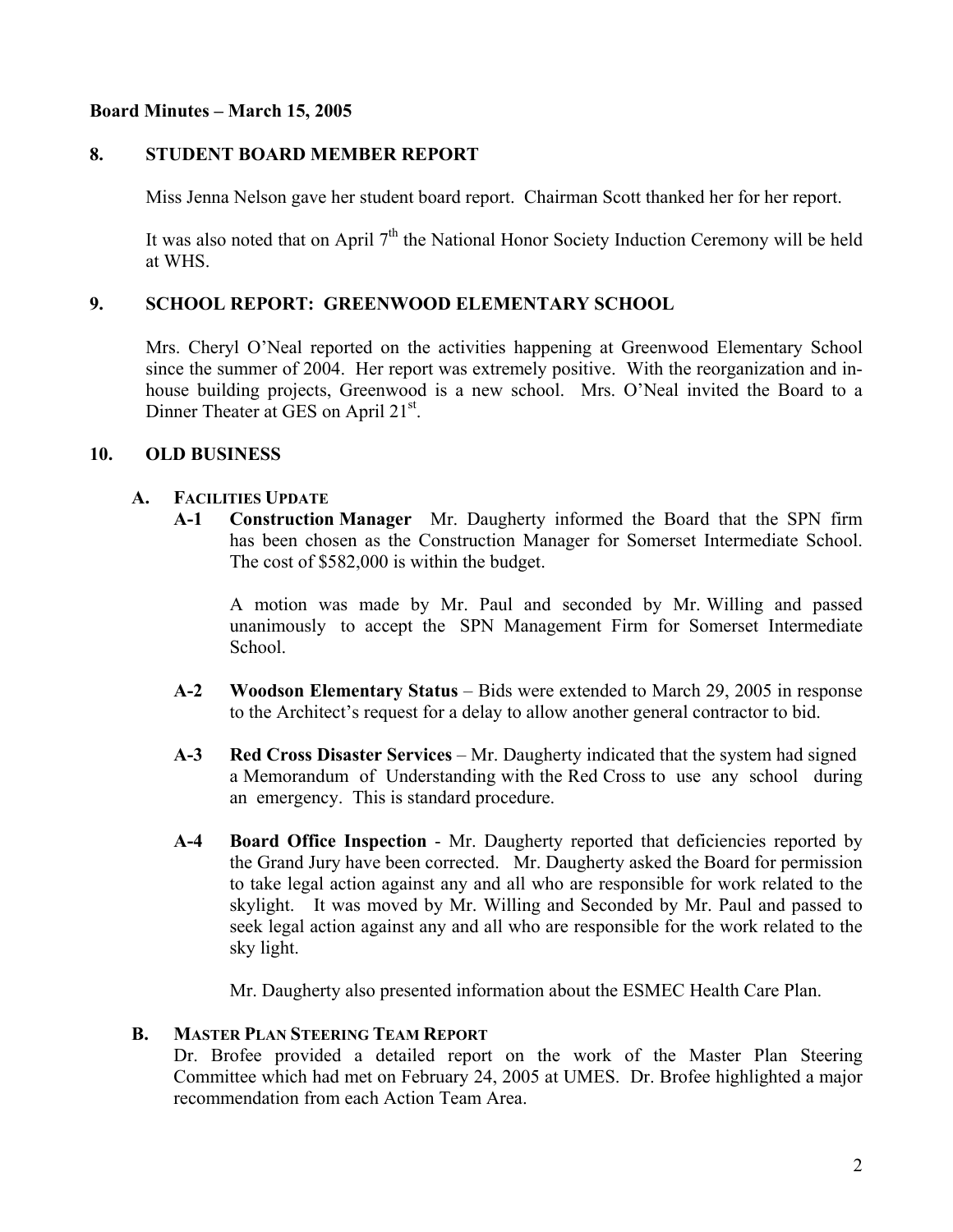## **Board Minutes – March 15, 2005**

### **C. 2005-06 SCHOOL CALENDAR**

 Dr. Brofee asked the Board to move the Professional Day from April 25, 2005 to April 11, 2005 in order to take advantage of the availability of a consultant the system would like to employ.

 A motion was made by Mr. Willing and seconded by Mr. Paul to approve the calendar change. The motion was carried unanimously.

### **11. NEW BUSINESS**

#### **A. HUMAN RESOURCES REPORT**

Mr. Lawson presented the Human Resources Report.It was moved by Mr. Willing, seconded by Mr. Byrd to accept the Human Resources report. The motion carried unanimously.

### **B. FINANCE REPORT**

#### **B-1. Payroll Audit**

 Mrs. Miller explained the purpose of the Payroll Audit conducted with the April.  $15<sup>th</sup>$  payroll. She also discussed the lunch deficit.

### **B-2. Employee Computer Purchase Program**

 Ms. Miller explained the Payroll Deduction Plan that would allow employees to purchase a computer, interest free. A minimum of 10 people will have to partic ipate to implement the plan.  $ECP<sup>2</sup>$  firm would supply the computers.

> It was moved by Mr. Paul and seconded by Mr. Byrd and passed to participate in this program.

### **B-3. Budget 2006 – Preliminary Presentation**

Using a Power Point presentation, Dr. Brofee presented the 2006 Budget.

#### **C. ATTENDANCE POLICY**

 Dr. Brofee presented the Board with proposed changes to the attendance policy as a discussion item. Dr. Brofee explained the student attendance was a major concern in Somerset County, particularly in the upper grades. Dr. Brofee gave a detailed report of the changes.

The Board accepted the policy for study over the next 60 days.

#### **D. Out of County Conference**

The agenda noted that Mr. William Curtis had been given permission to travel to Pikesville, MD for a "Special Education in the Regular Classrooms" conference.

#### **12. PUBLIC PARTICIPATION – BUDGET/ATTENDANCE**

There was no public participation